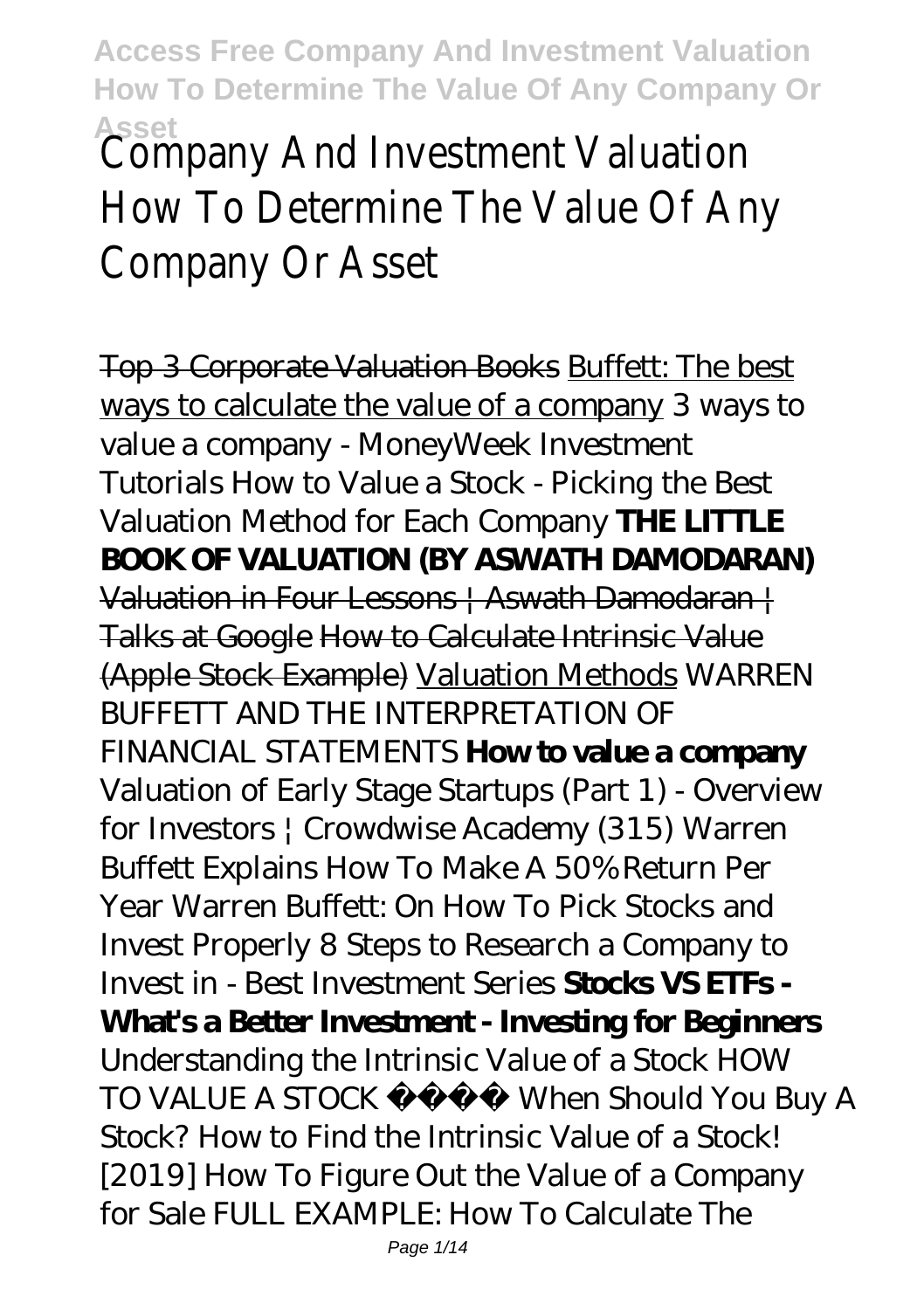**Asset** *Intrinsic Value Of A Stock!* HOW TO FIND THE INTRINSIC VALUE OF A STOCK Warren Buffett Explains How To Calculate The Intrinsic Value Of A Stock Session 1: Introduction to Valuation Valuation Methods | Top 3 Valuation Methods *Discounted Cash Flow - How to Value a Stock Using Discounted Cash Flow (DCF) - DCF Calculation*

How valuations workHow To Calculate Intrinsic Value UPDATED (Apple and Ford Stock Examples) *Investing Basics: Fundamental Analysis* **21. Warren Buffett Intrinsic Value Calculation - Rule 4** Company And Investment Valuation How

When valuing a company as a going concern, there are three main valuation methods used by industry practitioners: (1) DCF analysis, (2) comparable company analysis, and (3) precedent transactions. These are the most common methods of valuation used in investment banking

#### Valuation Methods - Three Main Approaches to Value a Business

To figure out the value of the business, an investor analyses other risk investments that have the same kind of cash flows. The investor now recognizes a \$4 million Treasury bond that returns about 10% annually, or \$400,000. From this, the investor can determine that the value of the business is around \$4,000,000.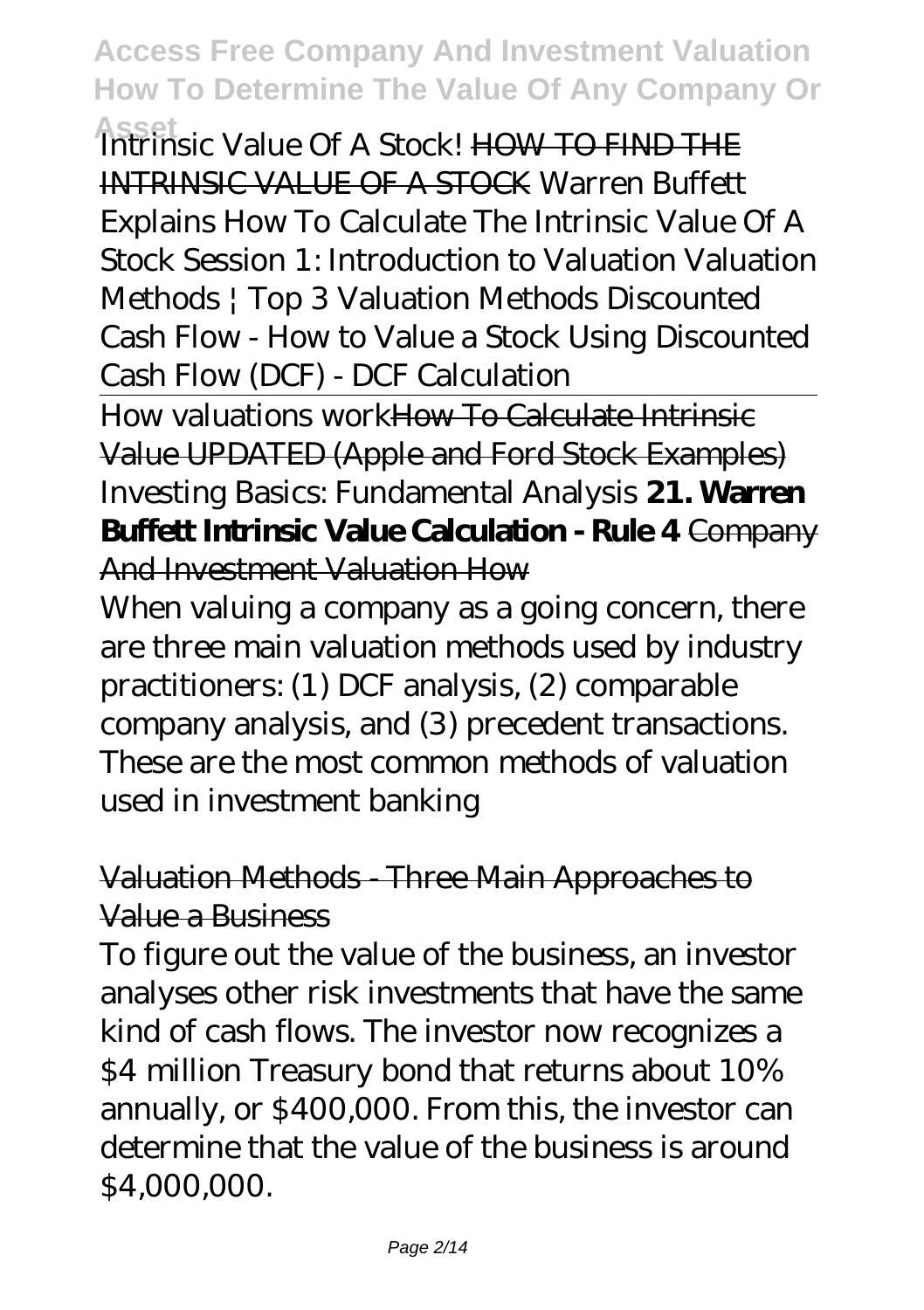**Asset** 3 Methods of Company valuation | Eqvista To do an asset valuation, you need to start with working out the Net Book Value (NBV) of the business. These are the assets recorded in the company's accounts. Then, you should think about the economic reality surrounding the assets. Essentially, this means adjusting the figures according to what the assets are actually worth.

#### How to value a business: a guide for small business owners

If the VC invested \$1 million into the company, they would make 20 times their investment. If the VC owned 20% for a \$1 million investment, then the post-money valuation of the company at the time of the initial investment was \$5 million.

### Business valuation | How investors determine the  $value of$ ...

The amount calculated represents what would be left for shareholders if the assets of the company were sold at market value and its liabilities settled. This method is most appropriate in the case of stable, asset-rich businesses, such as property or investment companies. Private Company Valuation Formula: The price/earnings (P/E) valuation ...

Private Company Valuation - Mercer & Hole To find a suitable valuation for your company, Page 3/14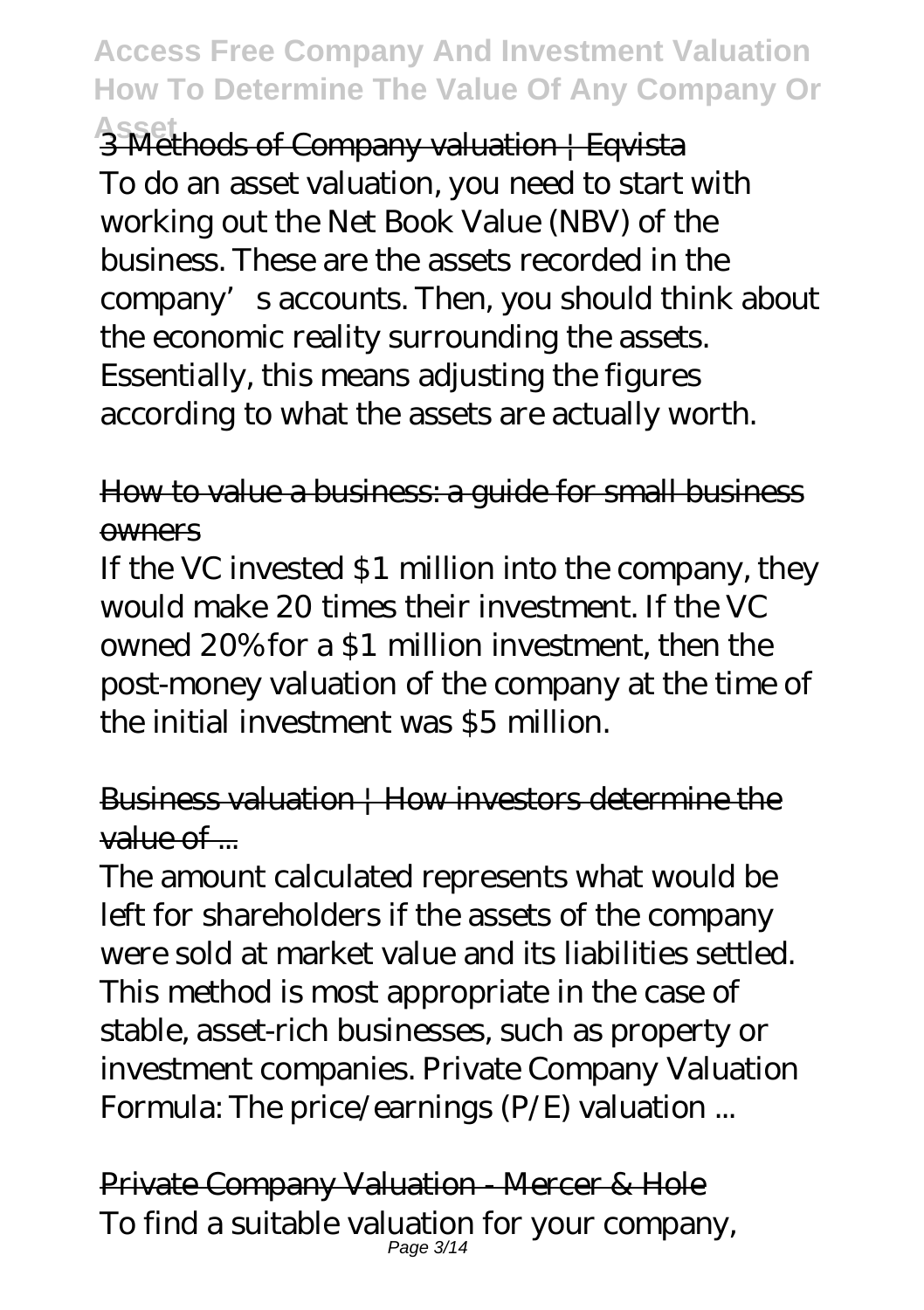**Asset** multiply this figure by anything between 3 and 5 times (this is the norm). Be careful not to overvalue your company at this point – smaller businesses should be at the lower end of this scale whilst most larger companies with a strong reputation can be towards 8 times.

### How to Value a Company in 2019 - Easy **Accountancy**

A business valuation is a general process of determining the economic value of a whole business or company unit. Business valuation can be used to determine the fair value of a business for a...

#### Business Valuation Definition

Essentially, an asset-based business valuation will total up all the investments in the company. Assetbased business valuations can be done in one of two ways: A going concern asset-based approach takes a look at the company's balance sheet, lists the business's total assets, and subtracts its total liabilities. This is also called book value.

3 Business Valuation Methods - The Balance The firm's valuation formula is expressed as follows: Value of target firm = Multiple  $(M)$  x EBITDA of the target firm Where, the Multiple (M) is the average of Enterprise Value /EBITDA of comparable firms, and the EBITDA of the target firm Page 4/14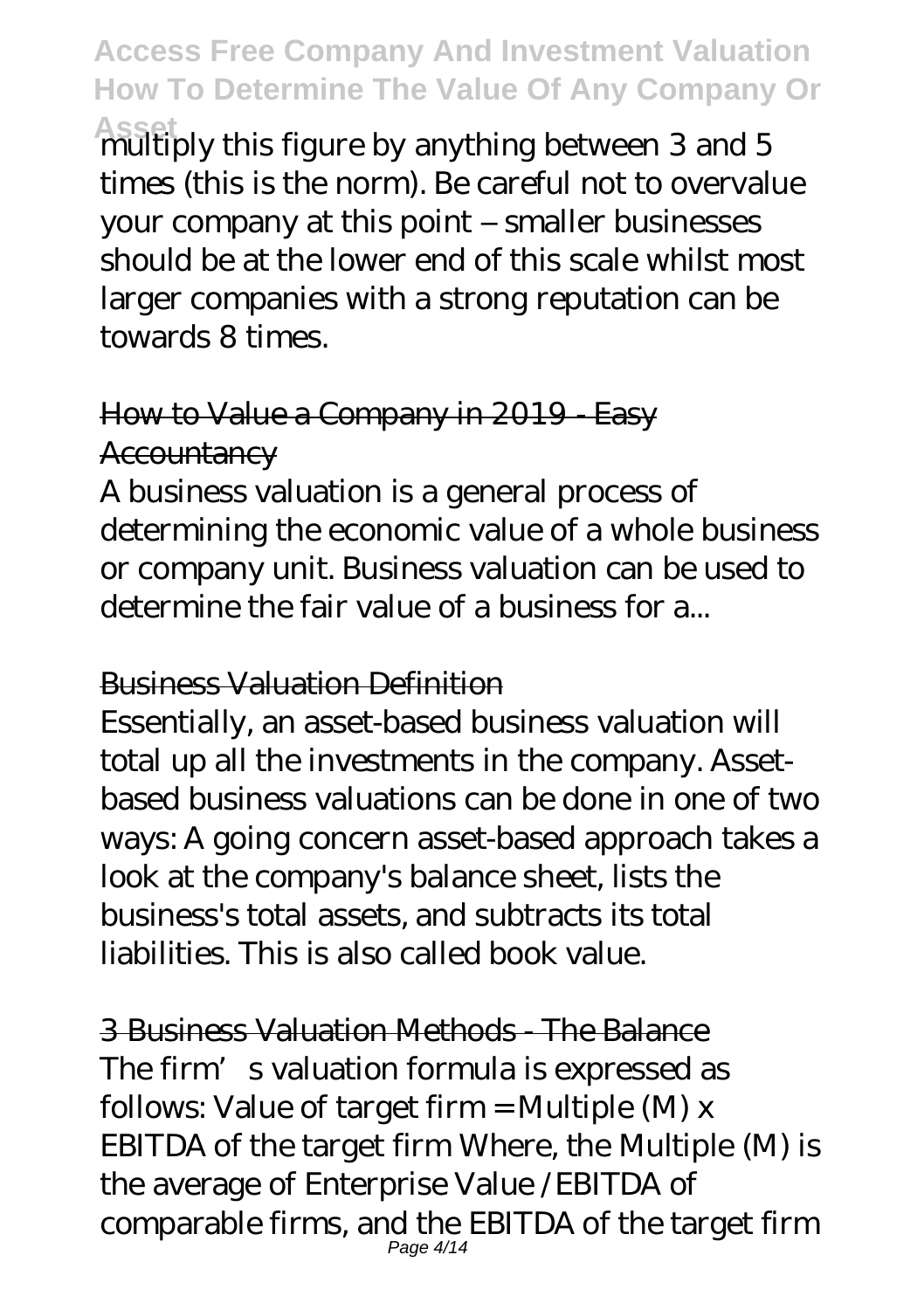**Asset** is typically projected for the next twelve months.

#### Private Company Valuation - 3 Methods to Value a Private ...

A common valuation method is to look at a comparable company that was sold recently or other similar businesses with known purchasing value. For example, office and home security companies typically trade at double the monitoring revenue, and accounting firms trade at one time gross recurring fees.

Top 4 Business Valuation Methods with Examples Startup valuation methods are particularly important because they are typically applied to startup companies that are currently at a prerevenue stage. Business owners will hope for a high valuation, whereas pre-revenue investors would prefer a lower value that promises a bigger return on investment (ROI).

How to Value a Startup Company With No Revenue " Valuation is all about analyzing the company's ability to produce future cash flow, combined with what the market value for their business is selling for. The short-term goal to selling a business is to increase sales and profit, but valuation is a combination of where the business is right now and where it could go."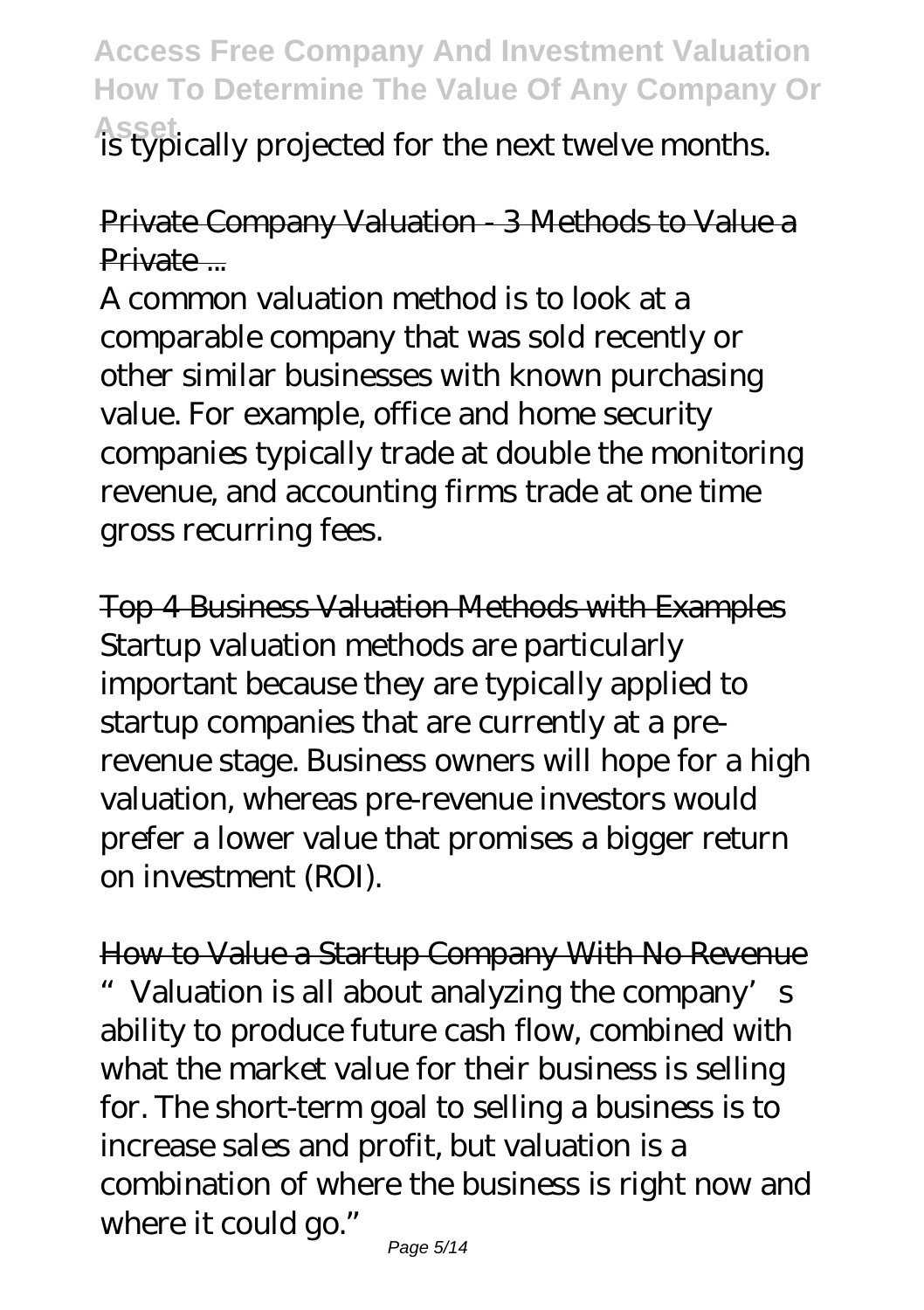### Business Valuation Calculator: How Much Is Your Business...

Valuation is a quantitative process of determining the fair value of an asset or a firm. In general, a company can be valued on its own on an absolute basis, or else on a relative basis compared to...

#### Valuation Definition

Pre-money valuation = Post-money valuation investment amount Let's use the example from above to demonstrate the pre-money valuation. In this case, the pre-money valuation is \$27 million.

Pre-Money vs. Post-Money: What's the Difference? the value of the company is: The value of its properties (which is presumably a matter for a property valuation specialist rather than you) less the tax that would be paid by the company on a sale of the properties at that value, plus or minus the value of any other (presumably monetary) assets and liabilities.

## Valuing the shares in a property investment company ...

The valuation of a holding company would typically take the form of an asset approach. Assuming the holding company is a going concern (i.e., does not appear to be in distress and will not declare Page 6/14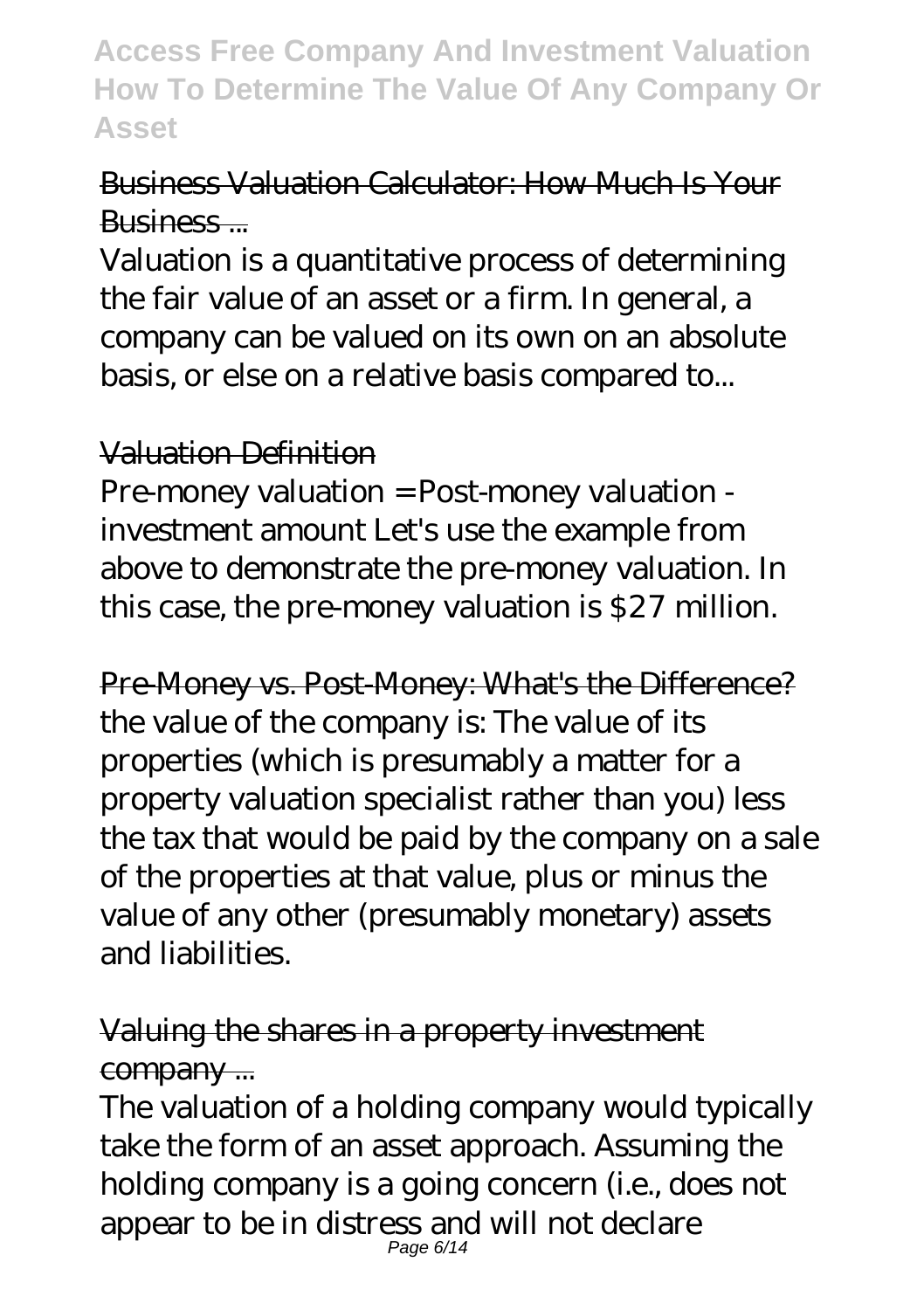**Asset** bankruptcy in the foreseeable future), the valuation is calculated by taking the fair market value of assets, net of the fair market value of liabilities at the valuation date.

Valuation of a Holding Company – Not as Simple as it Seems ...

The investment property part is measured at fair value at each reporting date. However, if the fair value of the investment property portion of the property cannot be measured reliably, the entire property is accounted for under the provisions of Section 17. Accounting treatment under FRS 102

FRS 102: Investment property | AccountingWEB To see how this math affects the value of your business, imagine you have a company that you expect to generate \$100,000 in pre-tax profit next year. Buyers looking for a 15 percent return on their...

Top 3 Corporate Valuation Books Buffett: The best ways to calculate the value of a company *3 ways to value a company - MoneyWeek Investment Tutorials* How to Value a Stock - Picking the Best Valuation Method for Each Company **THE LITTLE BOOK OF VALUATION (BY ASWATH DAMODARAN)** Page 7/14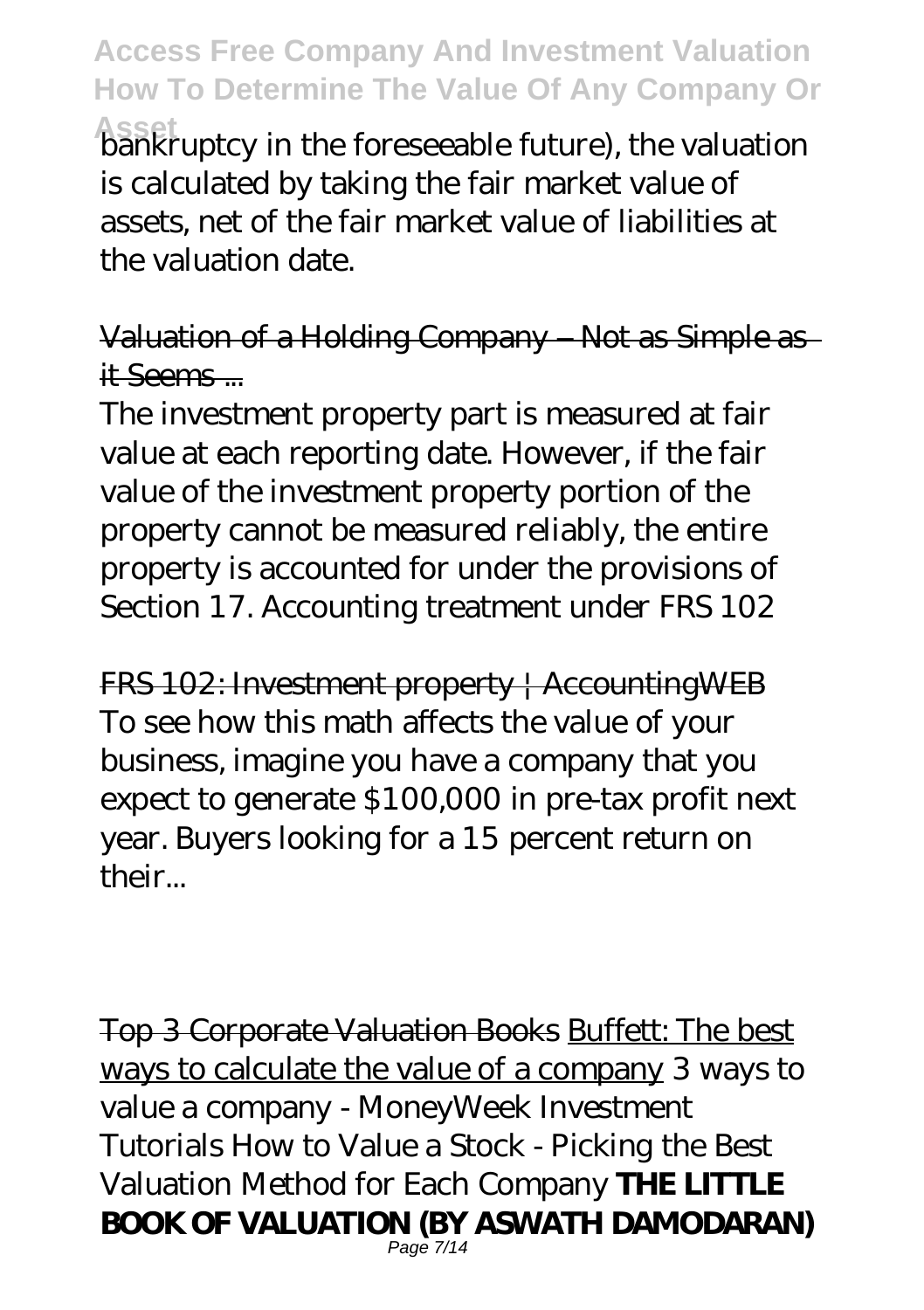**Asset** Valuation in Four Lessons | Aswath Damodaran | Talks at Google How to Calculate Intrinsic Value (Apple Stock Example) Valuation Methods WARREN BUFFETT AND THE INTERPRETATION OF FINANCIAL STATEMENTS **How to value a company** Valuation of Early Stage Startups (Part 1) - Overview for Investors | Crowdwise Academy (315) *Warren Buffett Explains How To Make A 50% Return Per Year* Warren Buffett: On How To Pick Stocks and Invest Properly *8 Steps to Research a Company to Invest in - Best Investment Series* **Stocks VS ETFs - What's a Better Investment - Investing for Beginners** Understanding the Intrinsic Value of a Stock HOW TO VALUE A STOCK When Should You Buy A Stock? *How to Find the Intrinsic Value of a Stock! [2019] How To Figure Out the Value of a Company for Sale FULL EXAMPLE: How To Calculate The Intrinsic Value Of A Stock!* HOW TO FIND THE INTRINSIC VALUE OF A STOCK Warren Buffett Explains How To Calculate The Intrinsic Value Of A Stock Session 1: Introduction to Valuation Valuation Methods | Top 3 Valuation Methods *Discounted Cash Flow - How to Value a Stock Using Discounted Cash Flow (DCF) - DCF Calculation*

How valuations workHow To Calculate Intrinsic Value UPDATED (Apple and Ford Stock Examples) *Investing Basics: Fundamental Analysis* **21. Warren Buffett Intrinsic Value Calculation - Rule 4** Company And Investment Valuation How Page 8/14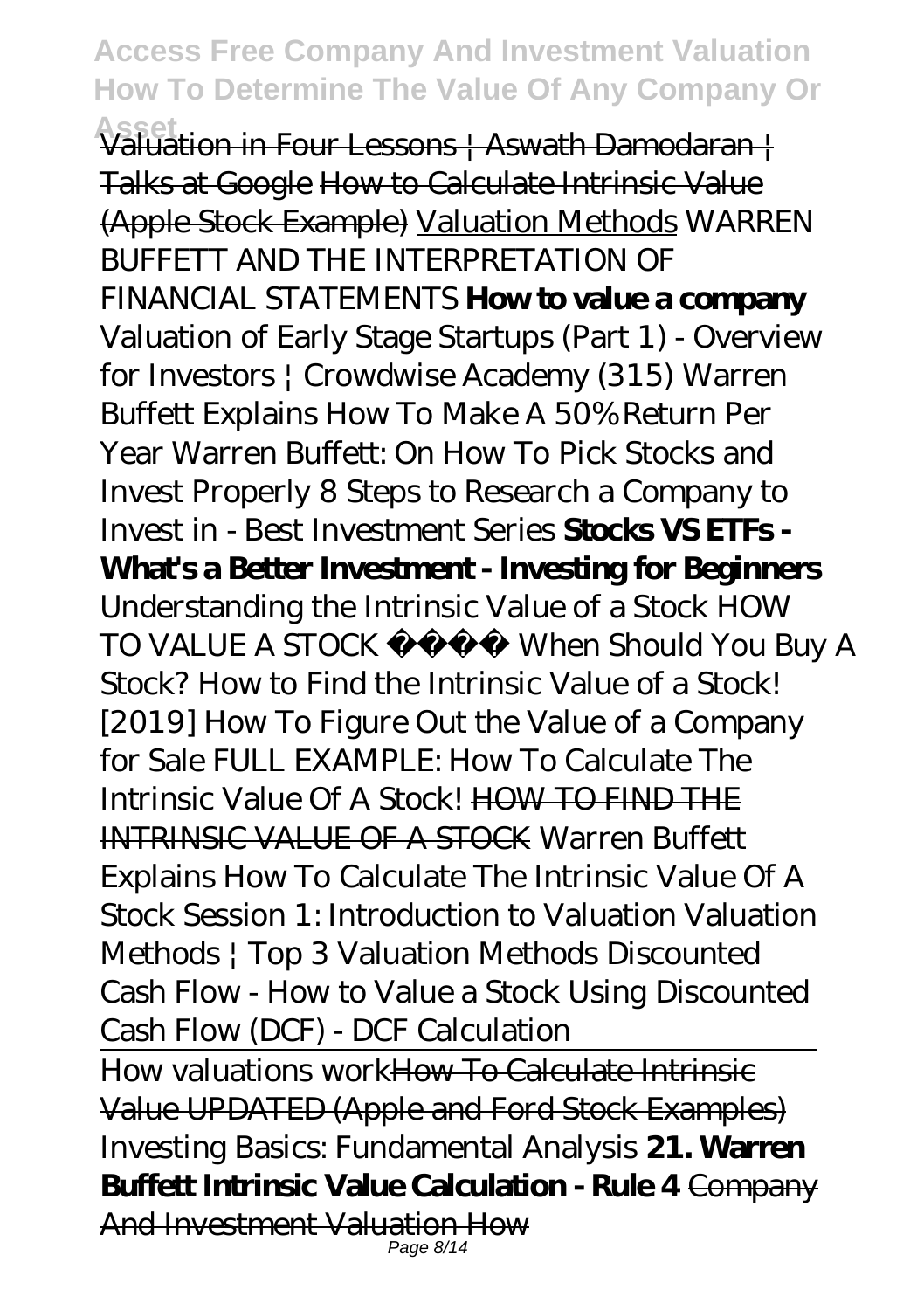**Asset** When valuing a company as a going concern, there are three main valuation methods used by industry practitioners: (1) DCF analysis, (2) comparable company analysis, and (3) precedent transactions. These are the most common methods of valuation used in investment banking

#### Valuation Methods - Three Main Approaches to Value a Business

To figure out the value of the business, an investor analyses other risk investments that have the same kind of cash flows. The investor now recognizes a \$4 million Treasury bond that returns about 10% annually, or \$400,000. From this, the investor can determine that the value of the business is around \$4,000,000.

3 Methods of Company valuation | Eqvista To do an asset valuation, you need to start with working out the Net Book Value (NBV) of the business. These are the assets recorded in the company's accounts. Then, you should think about the economic reality surrounding the assets. Essentially, this means adjusting the figures according to what the assets are actually worth.

#### How to value a business: a guide for small business **owners** If the VC invested \$1 million into the company, they Page 9/14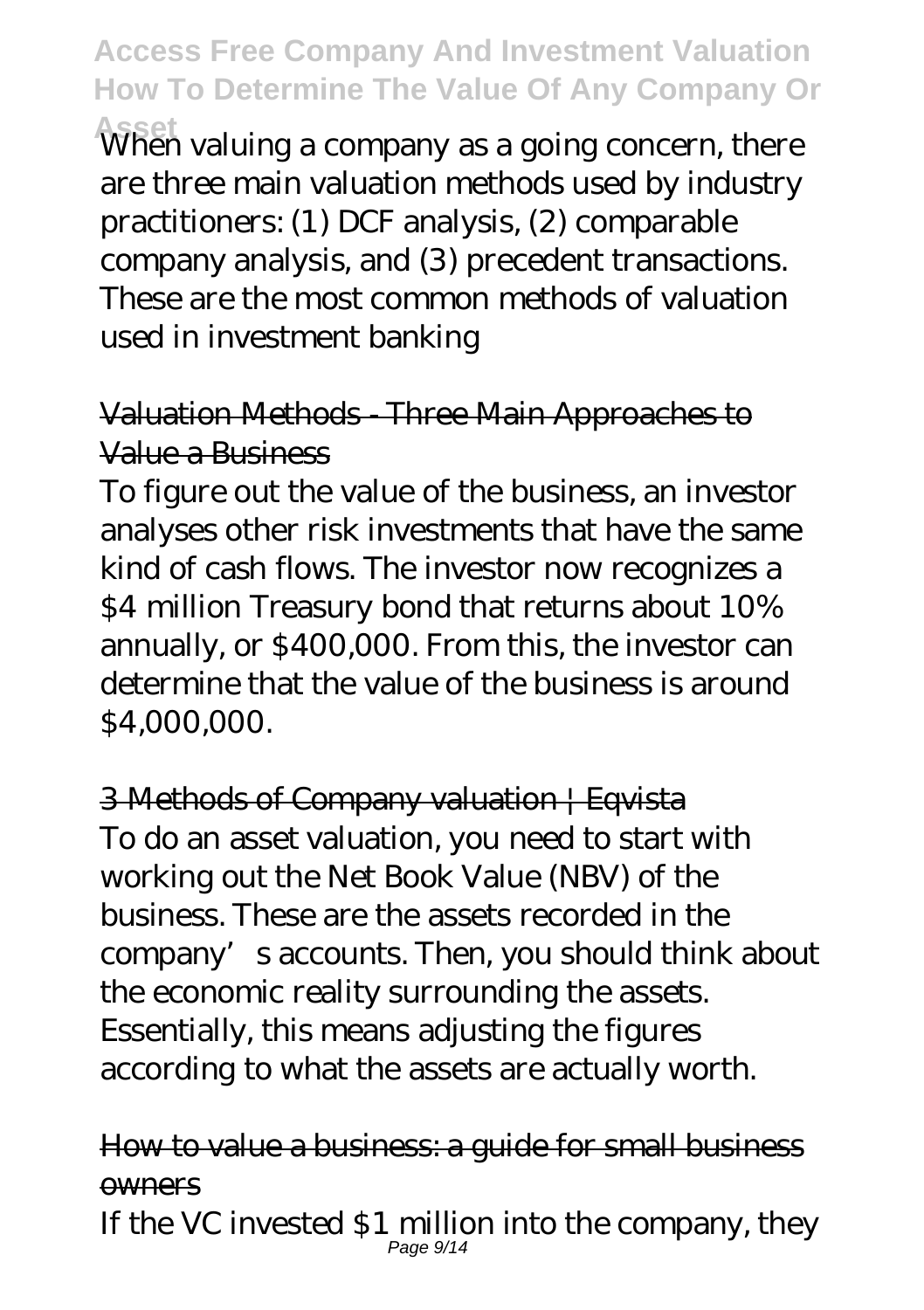**Asset** would make 20 times their investment. If the VC owned 20% for a \$1 million investment, then the post-money valuation of the company at the time of the initial investment was \$5 million.

Business valuation | How investors determine the  $value of$ ....

The amount calculated represents what would be left for shareholders if the assets of the company were sold at market value and its liabilities settled. This method is most appropriate in the case of stable, asset-rich businesses, such as property or investment companies. Private Company Valuation Formula: The price/earnings (P/E) valuation ...

Private Company Valuation - Mercer & Hole To find a suitable valuation for your company, multiply this figure by anything between 3 and 5 times (this is the norm). Be careful not to overvalue your company at this point – smaller businesses should be at the lower end of this scale whilst most larger companies with a strong reputation can be towards 8 times.

## How to Value a Company in 2019 - Easy **Accountancy**

A business valuation is a general process of determining the economic value of a whole business or company unit. Business valuation can be used to Page 10/14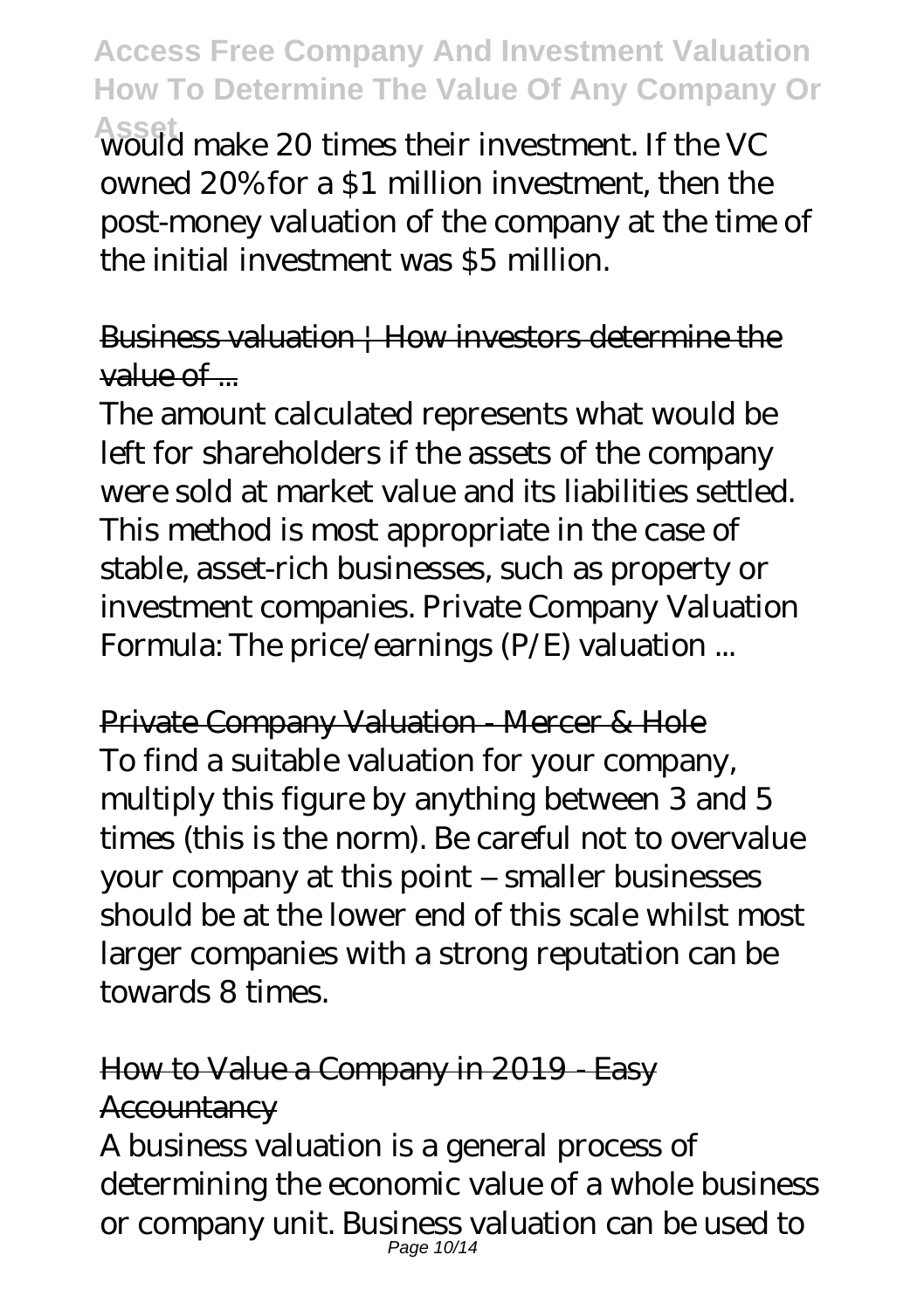**Asset** determine the fair value of a business for a...

#### Business Valuation Definition

Essentially, an asset-based business valuation will total up all the investments in the company. Assetbased business valuations can be done in one of two ways: A going concern asset-based approach takes a look at the company's balance sheet, lists the business's total assets, and subtracts its total liabilities. This is also called book value.

3 Business Valuation Methods - The Balance The firm's valuation formula is expressed as follows: Value of target firm = Multiple  $(M)$  x EBITDA of the target firm Where, the Multiple (M) is the average of Enterprise Value /EBITDA of comparable firms, and the EBITDA of the target firm is typically projected for the next twelve months.

#### Private Company Valuation - 3 Methods to Value a Private ...

A common valuation method is to look at a comparable company that was sold recently or other similar businesses with known purchasing value. For example, office and home security companies typically trade at double the monitoring revenue, and accounting firms trade at one time gross recurring fees.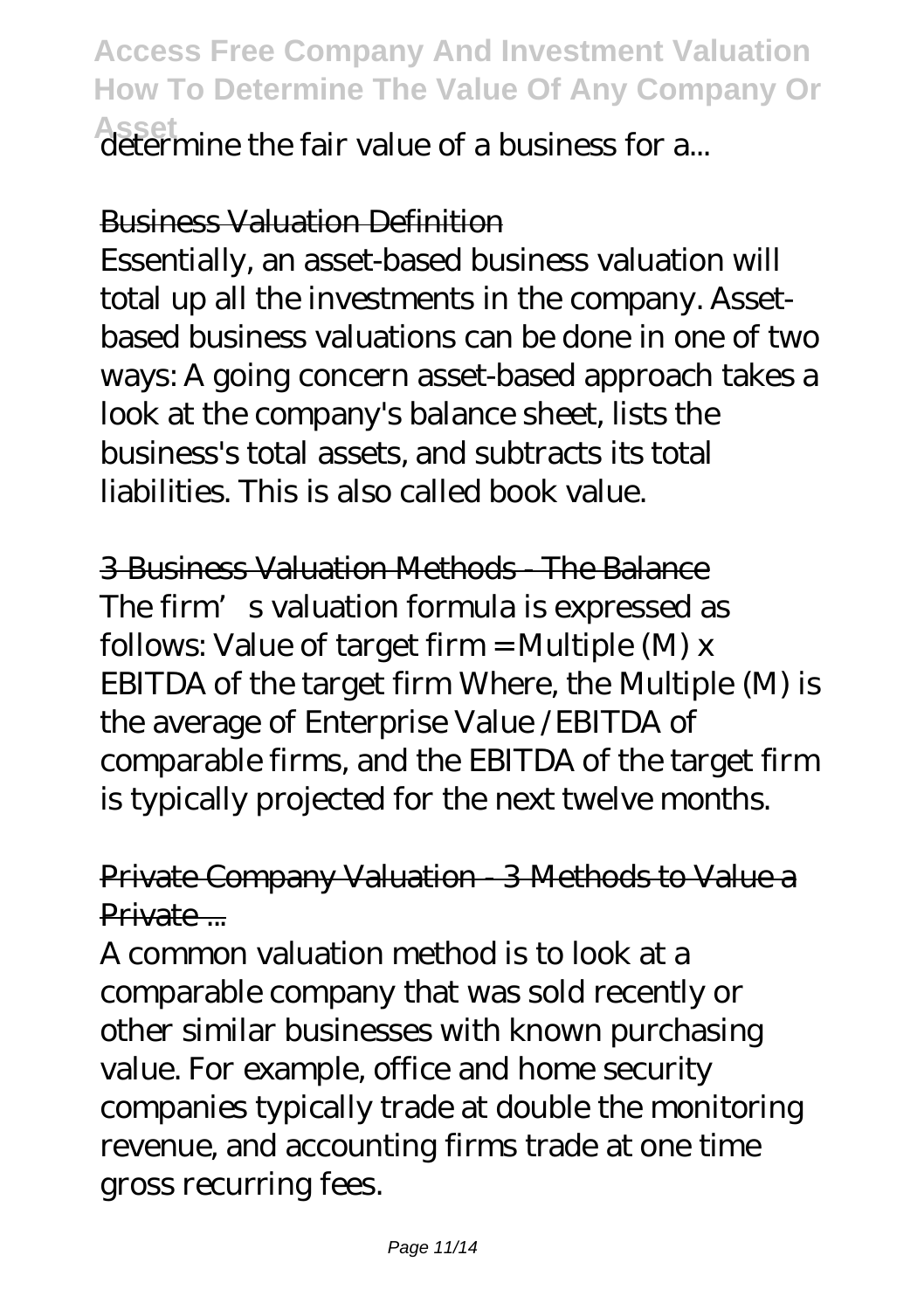**Asset** Top 4 Business Valuation Methods with Examples Startup valuation methods are particularly important because they are typically applied to startup companies that are currently at a prerevenue stage. Business owners will hope for a high valuation, whereas pre-revenue investors would prefer a lower value that promises a bigger return on investment (ROI).

How to Value a Startup Company With No Revenue " Valuation is all about analyzing the company's ability to produce future cash flow, combined with what the market value for their business is selling for. The short-term goal to selling a business is to increase sales and profit, but valuation is a combination of where the business is right now and where it could go."

#### Business Valuation Calculator: How Much Is Your Business...

Valuation is a quantitative process of determining the fair value of an asset or a firm. In general, a company can be valued on its own on an absolute basis, or else on a relative basis compared to...

#### Valuation Definition

Pre-money valuation = Post-money valuation investment amount Let's use the example from above to demonstrate the pre-money valuation. In Page 12/14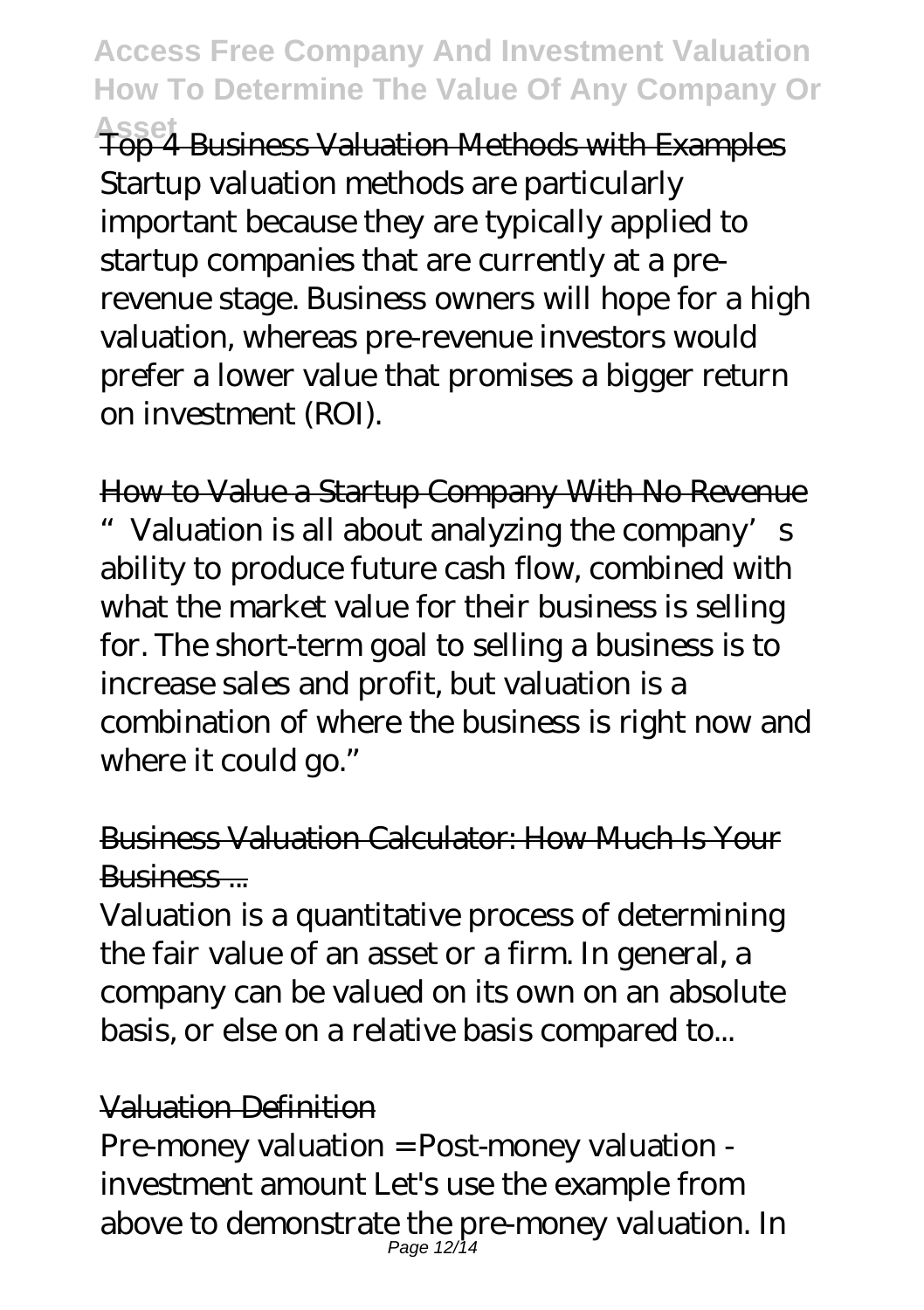## **Access Free Company And Investment Valuation How To Determine The Value Of Any Company Or Asset** this case, the pre-money valuation is \$27 million.

Pre-Money vs. Post-Money: What's the Difference? the value of the company is: The value of its properties (which is presumably a matter for a property valuation specialist rather than you) less the tax that would be paid by the company on a sale of the properties at that value, plus or minus the value of any other (presumably monetary) assets and liabilities.

Valuing the shares in a property investment company ...

The valuation of a holding company would typically take the form of an asset approach. Assuming the holding company is a going concern (i.e., does not appear to be in distress and will not declare bankruptcy in the foreseeable future), the valuation is calculated by taking the fair market value of assets, net of the fair market value of liabilities at the valuation date.

Valuation of a Holding Company – Not as Simple as it Seems ...

The investment property part is measured at fair value at each reporting date. However, if the fair value of the investment property portion of the property cannot be measured reliably, the entire property is accounted for under the provisions of Page 13/14